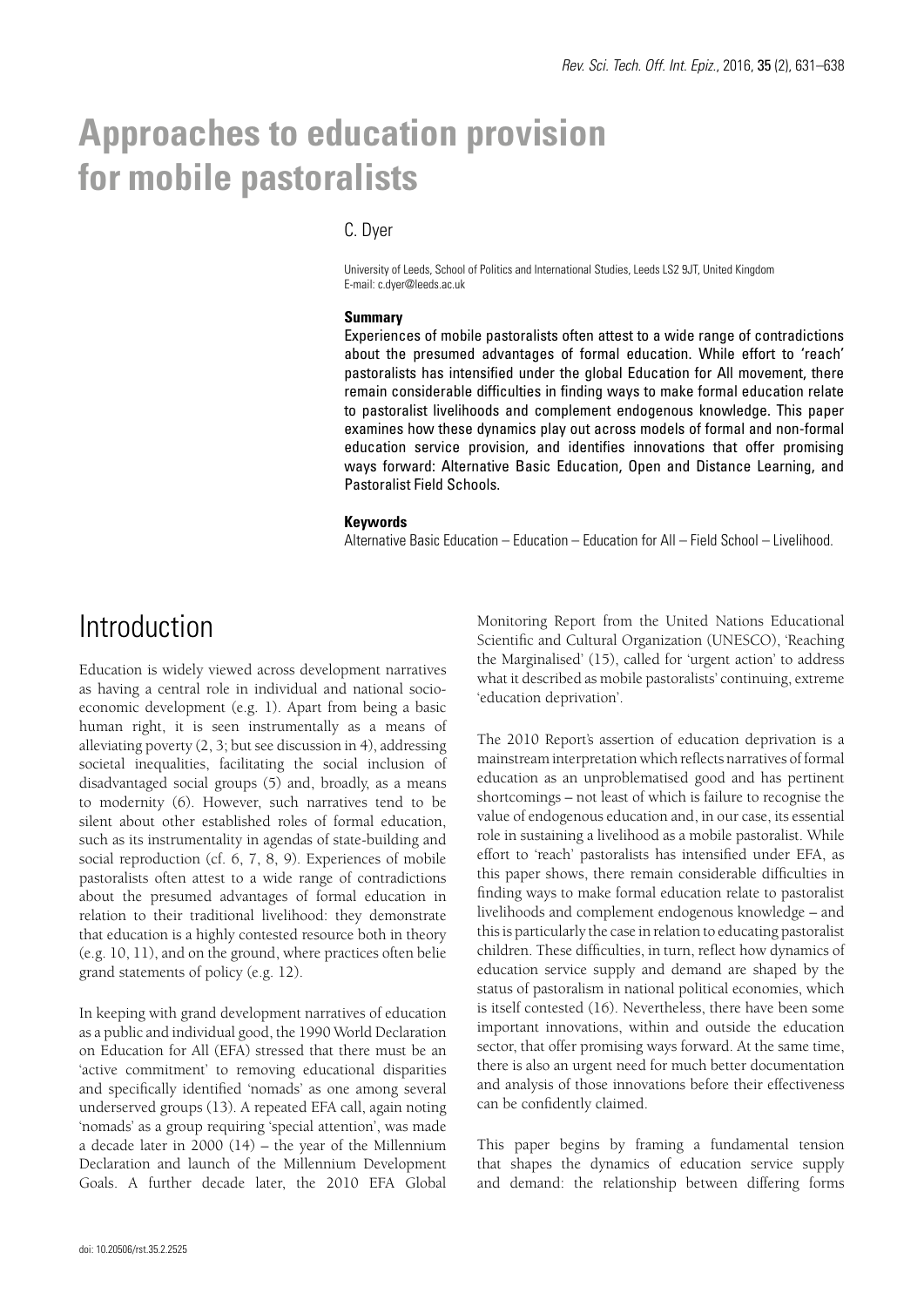of education and pastoralist livelihoods. Drawing on this discussion, subsequent sections briefly review experience of different modalities that have been adopted, and their relative advantages in relation to pastoralists' livelihood aspirations. The paper identifies Alternative Basic Education, Open and Distance Learning, and Pastoralist Field Schools as innovations that offer promising ways forward, although experience so far has shown that there are issues that require attention, as will be discussed here. The analysis draws on: desk review; episodes of field research in Western India since the mid-1990s (funded by the United Kingdom's Economic and Social Research Council and Nuffield Foundation); and roles as a technical advisor to international development agencies and the governments of Afghanistan, Kenya and Ethiopia.

# Education for or out of pastoralism?

There is increasingly robust evidence that pastoralism is a viable and sustainable livelihood, and that pastoralists have expert skills in productively managing uncertainty and risk in arid land ecosystems (17, 18). Despite this, mobile pastoralism is often interpreted as the very antithesis of modernity (19, 20) and elided with 'backwardness' (see 21 for examples). Positioning this livelihood as in need of modernisation at the very least and, at worst, an anachronism best left behind (22) posits formal education, given its own associations with modernity, as the logical 'solution' to enable pastoralists to exit this livelihood. Of course, according to their particular circumstances, pastoralists may indeed want to diversify away from their traditional livelihood, but they may also recognise an underlying instrumentality to which resistance can be expressed by staying away from school. In the education sector, planner awareness of and/or conviction about the rationality of mobile pastoralist livelihoods is far from universally established. The education inclusion that policy narratives promote is, then, far more political than their technocratic and target-orientated discourses of universal access and retention would admit, because it is also about the legitimacy and sustainability of a particular (mobile) livelihood.

# Day and residential schooling

Day schooling is the dominant mode of providing formal education to young children. Investing in this form of education is widely recognised among mobile pastoralists as a form of future proofing – a component of a household strategy to diversify income. In pastoralist zones, rates of participation, retention and achievement in such provision are lower than national averages (15, 23, 24, 25, 26),

although data on trends among pastoralists specifically are in short supply. At one level, this reflects general systemic issues of poor service supply in the sparsely populated rural areas that pastoralists inhabit (27, 28). At another, however, these trends reflect the difficulty that, even before issues of curriculum relevance come up, enrolling children in this form of provision conflicts with the mobility and patterns of labour distribution that characterise successful mobile pastoralist production (17). In order to access sedentary schooling, children need to be available for most of the day and on a daily basis. Pastoralists seeking to acquire the benefits they see from participation in schooling thus need to adapt production in ways that typically include curtailing mobility to remain near the school and/or household splitting to enable some members to remain with animals while others attend school (29). These strategies can facilitate enrolment and there is evidence that pastoralists do sedentarise deliberately in order to access formal education (particularly where there is no alternative) (21). This strategy may, however, favour boys if girls are then expected to prioritise domestic roles over school attendance in the split-off household. The trends on participation noted above cannot, therefore, be entirely attributed to the now widely acknowledged low quality of provision itself (30): they also reflect livelihood imperatives that compete with the requirements of service supply.

Boarding schools are well established as a means of enabling mobile pastoralists to access formal provision and there have been notable large-scale state-driven initiatives in Mongolia, Iran and Nigeria. Mongolia in particular is usually cited as an exemplar of significant success, but – importantly – its residential schools for pastoralists ran under particular circumstances that no longer exist. The socialist regime offered residential schooling as an integral component of state-funded structural effort to integrate the pastoral production system within the nationalised, command economy (31, 32), but the switch to a post-1990 market economy marked the decline of both the availability and quality of residential provision (31). Iran's iconic stateprovided white tent mobile schools were first mooted in 1924. They were funded, with support from the United States (33), under Persia's Tribal Education Programme, founded in 1955, which offered primary and secondary education in Persian (34). In their heyday both these initiatives were able to integrate formal education into a pastoralist context, and validate pastoralists' cultural values alongside introducing different ones (34). The success they claim rests on a view of pastoralism as a legitimate livelihood which is enriched by formalised education; the same delivery system can easily fail where this view does not prevail (35). Nigerian residential school experience illustrates the difficulties of achieving enrolment, ensuring high-quality provision, and developing appropriate capitation formulae for schools specifically designed for nomadic groups (36), even when these are overseen by a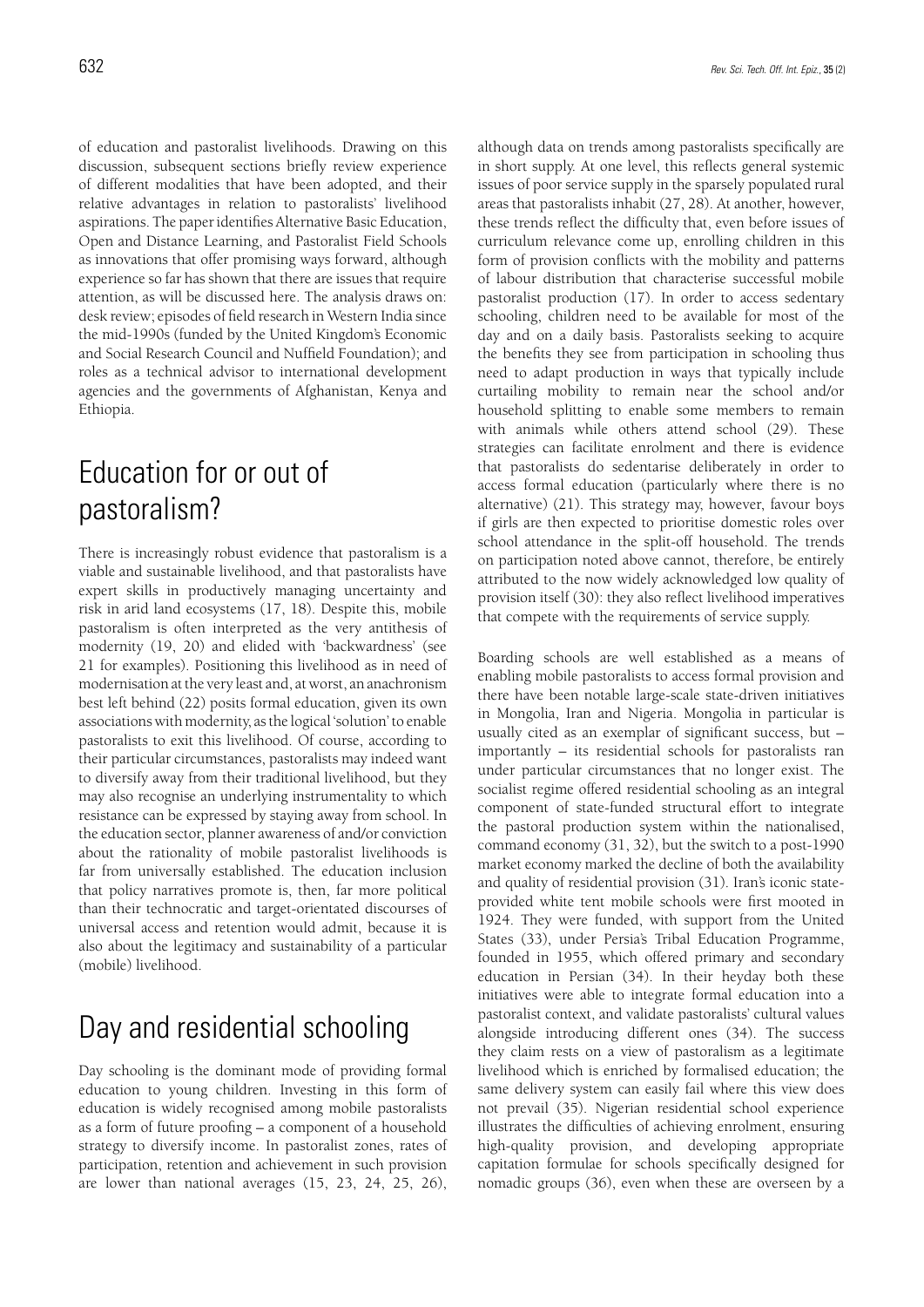dedicated body, in this case the National Commission for Nomadic Education established in 1989.

# Alternative Basic Education as a policy response

The search for flexibility to fulfil the EFA pledges has resulted in growing attention to 'alternative programmes' offering 'basic' education to fulfil children's basic right to education where formal schools are unsuited (37). Alternative Basic Education (ABE) is typically offered in a range of partnership modalities between state and nonstate organisations. For mobile pastoralists, it generally aims for provision that can move too – a 'school' in the form of a tent, bus or boat, or a couple of boxes on the back of a camel or donkey. Another promising model is the *dugsi* school (38), which provides Koranic education and can be adapted to offer a secular wrap-around. Beyond mobility, the professed strengths of ABE compared with static mainstream provision are flexibility over curricular content and entry qualifications for teachers; respect for community social values; and capacity to investigate and respond to demand. Experience has shown that if mobile pastoralists feel that educational provision is responsive to their needs and priorities, and if the distance between child and provision is minimised, they are more willing to enrol both boys and girls (25, 39).

On the ground, 'mobile' provision carries an inherent bias towards serving concentrations of semi-mobile learners: to be viable, it depends on aggregates of learners, but those aggregates can scatter rapidly. Enrolment and progression are thus liable to be unstable, and learners with more complex, sporadic patterns of mobility are unlikely to be enrolled at all, let alone retained (40, 41). In fact, although the need to provide services suited to mobile livelihoods is widely acknowledged, ABE has often established (temporary) structures rather than providing truly *mobile* schools (40). Schools on camel-back have been trialled in Kenya and Ethiopia, but these initiatives lack both continuity and scale. Creating truly mobile provision for highly mobile learners carries with it further challenges – of identifying, training and retaining teachers, and of monitoring and quality assurance (42) – both of which are already challenging in fixed-place provision in pastoralist zones (15, 30).

Forms of ABE offer some opportunities for the acquisition of a 'basic' formal education, including skills of reading and writing, although supply is fragmented and the efficacy of this form of provision is very difficult to assess (43). However, learners who wish to progress to more advanced levels of learning find themselves needing to transition into formal provision and thus, again, facing the structural barriers outlined above. The trend of involving non-state actors in ABE delivery can significantly improve systemic 'reach' for the acquisition of basic skills and, to that extent, address constraints of delivery capacity. It does, nevertheless, make learners within ABE dependent on the capacity of non-state organisations to manage and sustain successful programmes, and exposes them to the potential vagaries of short-term programming.

Documentation of ABE provision is very problematic, and generally too poor to enable detailed assessment of its quality and capacity to know, and respond to, learner aspirations. Data that go beyond statistics on enrolment to provide detail on retention, let alone learner achievements, appear to be rarely collected and are very difficult to find in the public domain. These information gaps are usefully illuminated in a UNESCO-commissioned collation of ABE project information in Ethiopia (44). Since official recognition of ABE is variable, assessing its scale and impact is further complicated because children who are enrolled in such provision may be officially recorded as out of school (24, 43, 44). Major questions remain, therefore, over accountability for children's learning in 'alternative' modalities, and these questions demand future research attention.

### Open and distance learning

Open and Distance Learning (ODL) offers learning without barriers of time, place, pace or methods of study (45). It is the only delivery model that really has the capacity to go to scale and enable the participation of learners who have complex patterns of movement, and there is increasing policy-level awareness of its potential to deliver on EFA commitments (36, 40). Implementation, however, lags far behind advocacy; and personal communications with policy communities (Niger 2013, Afghanistan 2012, India 2012, Ethiopia 2015) confirm that there is a reluctance to depart from familiar teacher–learner provision on the ground, and a perception that innovative provision of this nature is a risk with high start-up costs. So far, radiobased instruction has been the key technology in ODL programming among pastoralist groups, although mobile telephony offers obvious options as networks expand, and television has been used among some communities, e.g. the Sami in northern Scandinavia. Radio has been used effectively to support adult pastoralist women in vocational education in Mongolia (46) and to deliver formalised education for children in Australia, where it was an early component of Schools of the Air. Kenya put considerable effort into developing an ODL radio-based strategy for highly mobile pastoralists in 2010 (47) in a design that closely addressed the logistics of mobility; but government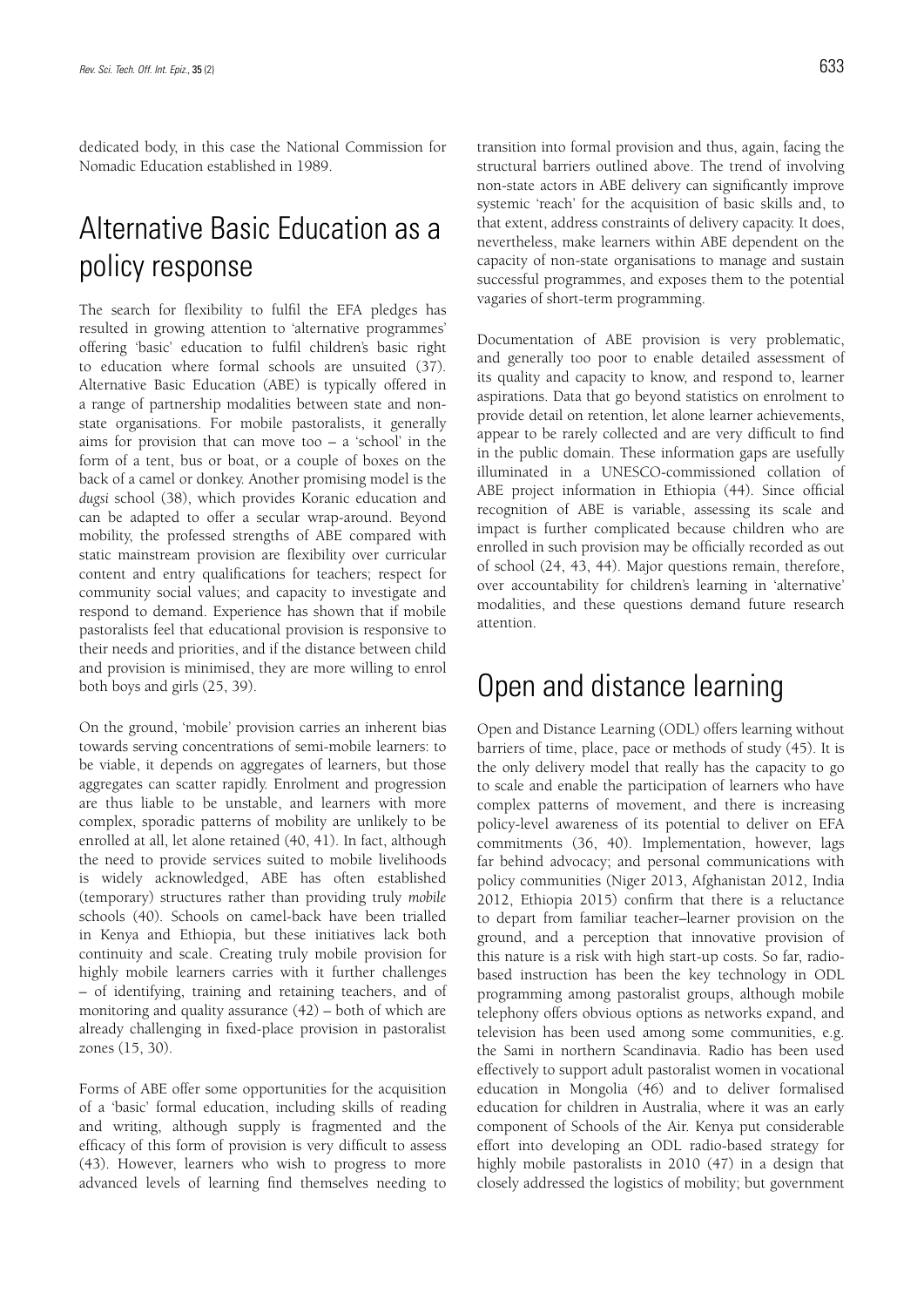representatives' insistence on adhering to the national curriculum left unaddressed the matter of the relevance of its content to pastoralist aspirations and how it should best be adapted to learning needs in the pastoralist context. This is, nevertheless, a promising initiative which has attracted renewed attention from Kenya's National Council for Nomadic Education. In Ethiopia, where the 2008 national pastoralist education strategy is undergoing revision for a second iteration in 2016, attention is also being paid to radio's potential to support teacher and ABE facilitators' training in pastoralist regions.

There is strong global experience of using ODL either as a support to enrich teaching in under-resourced school classrooms or as a means of facilitating adult learning. Much work will need to be done to develop ODL that responds to pastoralist communities' contextualised learning needs and, more specifically, their younger learners.

## Pastoralist Field Schools

Pastoralist Field Schools (PFS) are a relatively new adaptation of the Farmer Field School (FFS) model developed by the Food and Agriculture Organization of the United Nations (FAO) (48; see 49 for a systematic review). Intended to serve adults, a Field School typically involves 20–30 participants and a facilitator who meet regularly, and uses systematic field learning activities to analyse and take action on a situation. This form of education aims to enhance both participants' conceptual understanding of the underlying basic science, relations and interactions in their given context (48) and their capacities to take joint action in response to collective analysis. FFS were first adopted in agricultural areas of Eastern Africa in 1995 and were adapted for pastoralists in 1996 in northern Kenya. Since then, PFS have been rolled out across Kenya (50), Ethiopia (51), Tanzania and Uganda by a range of state and non-state organisations (52). PFS are an extension approach that aims to equip pastoralists with the knowledge and skills that can help make them more resilient and reduce vulnerability to recurring drought, escalation of conflict, hunger and animal disease (48, 52). They support pastoralists in problem solving and adapting to change by 'sharpening their ability to make critical and informed decisions on their coping mechanisms' (51); they also provide a platform for pastoralists, extension workers and researchers to explore development options in specific local contexts (51).

The PFS model is a promising approach – success has been met with demand for more provision (51). It is now being strongly promoted by FAO and other development agencies across the Horn of Africa, albeit in the absence, as yet, of rigorous evaluation. There are, nevertheless, inherent limitations in the model in relation to its suitability for some pastoralist learners. For example, PFS have been successfully used with agro-pastoralists, because the group of participants is usually stable (this is the approach that the FAO is currently promoting in South Sudan), but a model that is effective for semi-sedentary agro-pastoralists is not necessarily applicable for those whose mobility is less predictable and more extensive, such as those across the pastoralist zone of western and central India.

In addition to the question of the suitability of PFS for all groups, there are issues that require attention in order to ensure that the quality of PFS is maintained when the model is scaled up and institutionalised. For example, there are currently not enough facilitators with the knowledge and skills needed to locate learning within the dynamics of the local ecosystem and to be responsive to changes and participant needs. The experiential learning process in PFS depends heavily on the skills of the facilitator, so facilitation that is ineffective jeopardises the systematic learning process outlined above. Furthermore, Okoth *et al.* (48) report on high staff turnover, which compounds the initial difficulties of identifying facilitators who have the appropriate knowledge and background. The conundrum of facilitator recruitment/quality/retention is widely noted in evaluation reports of the longer-established FFS (49), the experience of which informs PFS development.

While PFS have significant potential to work well for some – but not all – pastoralist communities, it is challenging to ensure that there are enough high-quality facilitators who have the ability to contextualise educational inputs. In this respect, it is worth noting that adult education provision and skills development have, in general, been a neglected strand of EFA. Too little focus on providing appropriate, continuous training for the adults who perform roles as educators of both children and adults has been a significant dimension of this neglect. This general systemic issue intensifies the challenges of ensuring that adult education provision is universally available and relevant for pastoralists in particular.

### Conclusion

This brief overview has outlined progress made in including mobile pastoralists in pledges of EFA and shown that there are two broad trends of provision. That which promotes formal education as the route to leaving a pastoralist livelihood is well established and is a strategic option for households who wish to use formal education as a means of household livelihood diversification. There is, nevertheless, compelling evidence that provision in pastoralist zones is often so poor in quality that its capacity to serve that household intention may be doubtful. ABE, on the other hand, includes delivery modalities that can enable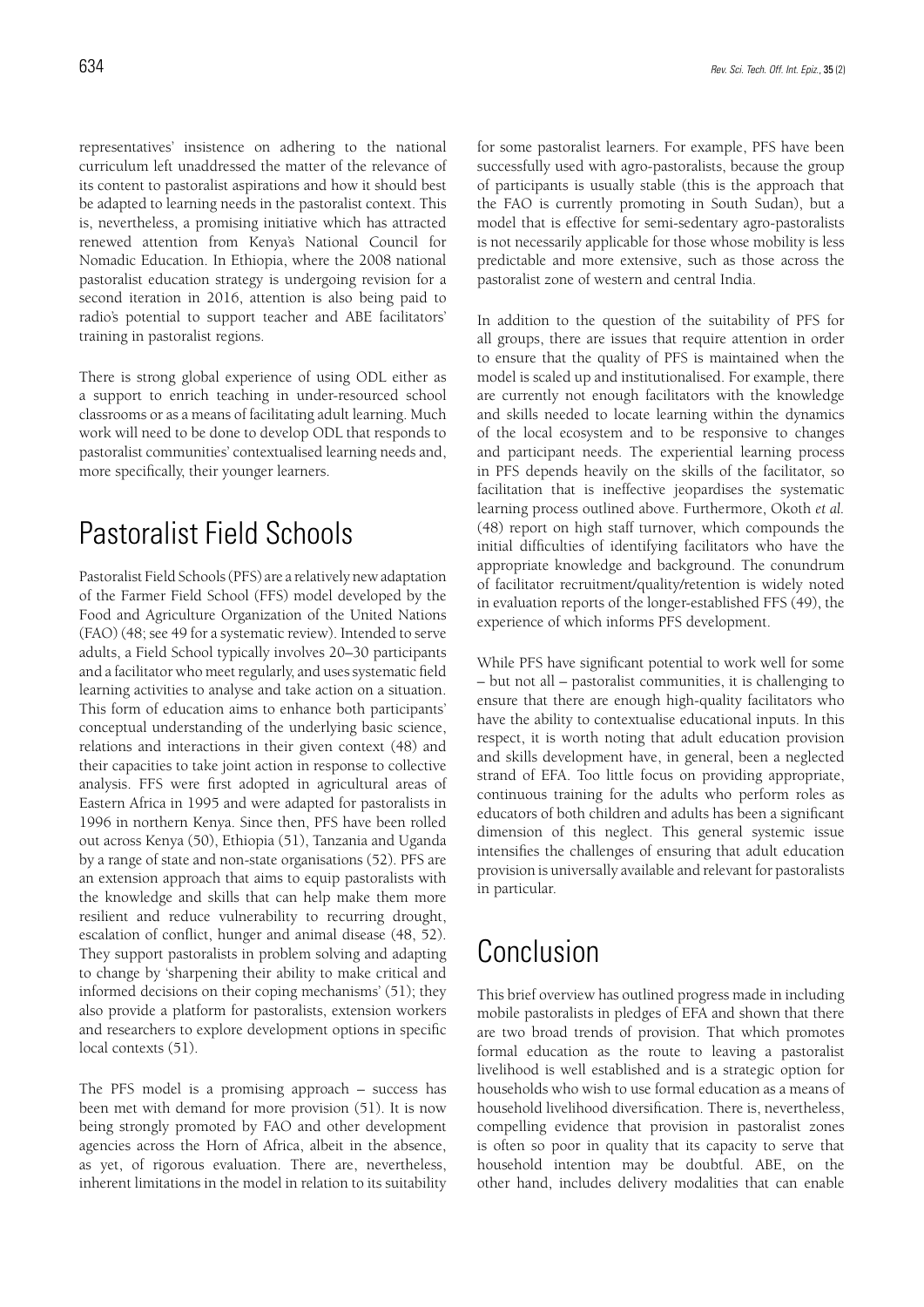pastoralist learners to combine formalised education with situated family-based livelihood learning. This is made possible through a flexible approach and being responsive to learner demand, and by the involvement of non-state partners. The ABE approach appears to be attractive to pastoralist communities: it enables learners to acquire useful literacy and numeracy skills alongside the indigenous education needed to become a successful pastoralist. It also tends to adopt a community-based approach and this is effective in encouraging girls' attendance. Documentation of approaches under the broad ABE umbrella is, however, very weak and in need of significant improvement.

Both formal and non-formal approaches have constraints of provider capacity, in relation to coverage and to maintaining high-quality learning within programmes. Further, there are some learners whose roles as mobile pastoralist producers mean they are unlikely to be able to benefit from either approach. Although, in the shape of ODL, there is an education delivery model that has the potential to surpass this difficulty and reach such learners, it has yet to be fully trialled on the ground for pastoralists in low- and middleincome country contexts.

All these delivery models raise questions, as yet unresolved, as to what is the most appropriate curriculum for pastoralist learners beyond 'learning the basics' (30), and how ABE

 $\overline{\phantom{a}}$ 

provision can transcend concern that it is a form of secondbest education for marginalised learners because it does not offer qualifications of equivalence in the employment market place, or comparable social standing.

The PFS model offers considerable promise, but requires rigorous evaluation alongside consideration of its potential to provide educational opportunities for young children. There is also a curious silence in the literature about how PFS interface with participants who have low/no literacy, whether skills of reading and writing are in demand and/ or whether PFS can/should offer opportunities for adult literacy training.

Running across all of the delivery models reviewed is a common theme of difficulty in identifying, training and retaining teachers/facilitators who are both technically competent to provide quality learning opportunities, and comfortable with the generally challenging field conditions where pastoralism flourishes.

### **Les offres éducatives destinées aux pasteurs nomades**

### C. Dyer

#### **Résumé**

Les expériences rapportées par les pasteurs nomades témoignent souvent de contradictions diverses concernant les avantages présumés de l'éducation formelle. Les efforts visant à proposer une offre adaptée aux pasteurs se sont intensifiés dans le cadre du mouvement de l'Éducation pour tous mais se heurtent à la difficulté d'élaborer des solutions d'éducation formelle en lien avec les moyens de subsistance du pastoralisme et complétant les savoirs endogènes. L'auteur examine l'évolution de ces dynamiques dans différents modèles d'offres d'éducation formelle et non formelle et identifie trois champs d'innovation qui lui paraissent prometteurs pour l'avenir : l'Enseignement élémentaire alternatif, l'apprentissage ouvert et à distance et les écoles pastorales de terrain.

#### **Mots-clés**

Enseignement élémentaire alternatif – Éducation – Éducation pour tous – École pastorale de terrain – Moyens de subsistance.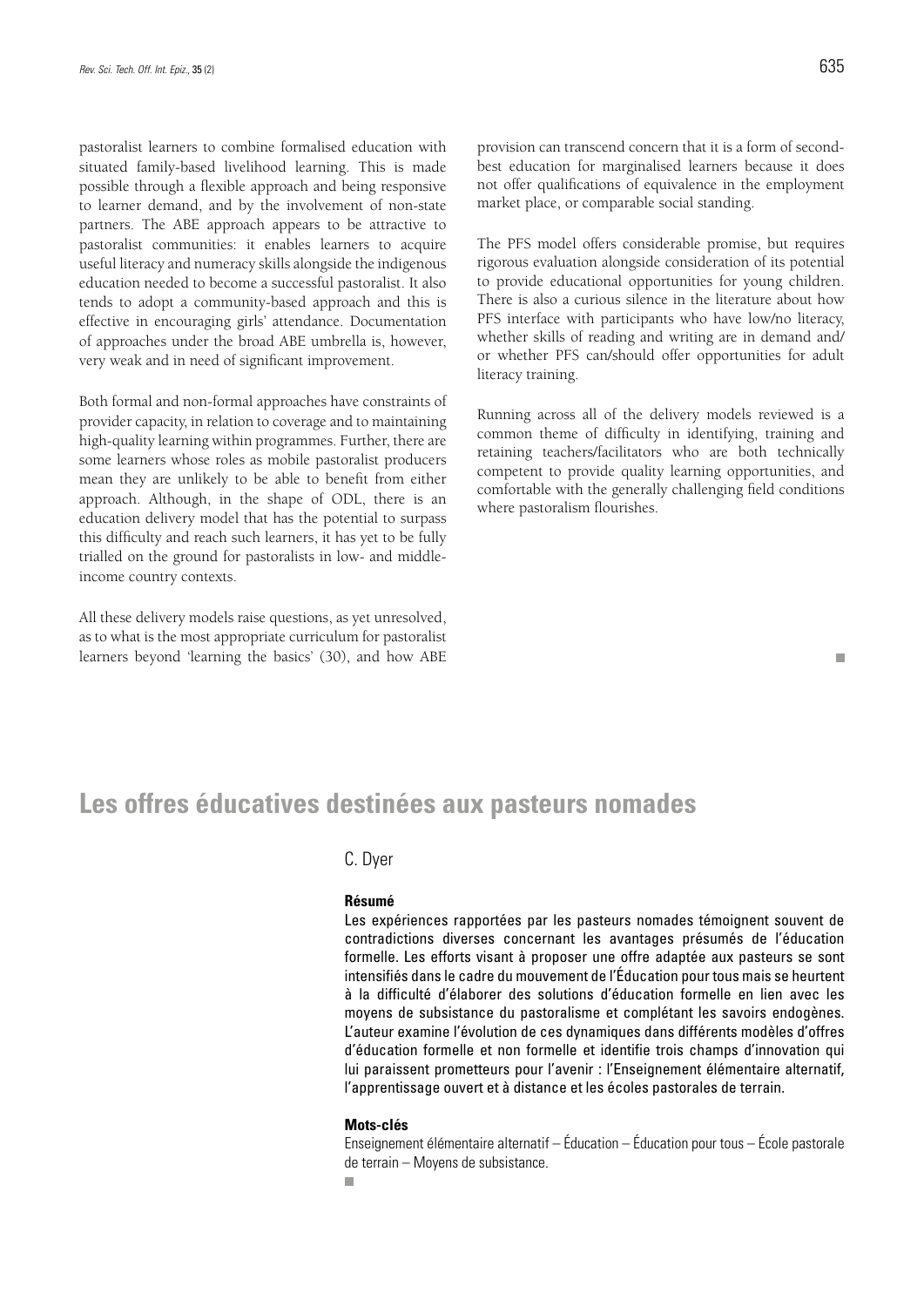### **Métodos para impartir enseñanza a los pastores nómadas**

### C. Dyer

#### **Resumen**

La experiencia de los grupos pastorales nómadas suele evidenciar muy diversas contradicciones que ponen en tela de juicio las presuntas ventajas de la educación formal. Como parte del movimiento mundial en pro de la Educación para Todos se han redoblado esfuerzos para «llegar» a los grupos de pastores, pero aun así subsisten considerables dificultades a la hora de encontrar fórmulas para impartirles una enseñanza que guarde relación con sus medios de sustento y venga a completar los conocimientos endógenos. La autora examina el modo en que esta dinámica se articula con los modelos de prestación de servicios educativos formales y no formales y describe innovaciones que abren vías prometedoras: la educación básica alternativa, el aprendizaje abierto y a distancia o las escuelas de campo pastorales.

#### **Palabras clave**

Educación – Educación básica alternativa – Educación para Todos – Escuela de campo – Medios de sustento.

**COL** 

### References

- 1. World Bank (2011). Learning for all: investing in people's knowledge and skills to promote development. World Bank Group Education Strategy 2020. World Bank, Washington, DC.
- 2. Hulme D. & Shepherd A. (2003). Conceptualizing chronic poverty. *World Dev.*, **31** (3), 403–423. doi:10.1016/S0305- 750X(02)00222-X.
- 3. Chronic Poverty Research Centre (CPRC) (2008). The chronic poverty report 2008–09: escaping poverty traps. CPRC, Manchester. Available at: www.chronicpoverty.org/ publications/details/the-chronic-poverty-report-2008-09 (accessed on 1 June 2016).
- 4. Tarabini A. & Jacovkis J. (2012). The poverty reduction strategy papers: an analysis of a hegemonic link between education and poverty. *Int. J. Educ. Dev.*, **32** (4), 507–516. doi:10.1016/j.ijedudev.2012.02.014.
- 5. Cremin P. & Goretti Nakabugo M. (2012). Education, development and poverty reduction: a literature critique. *Int. J. Educ. Dev.*, **32** (4), 499–506. doi:10.1016/j. ijedudev.2012.02.015.
- 6. Gomes A. (2007). Modernity and Malaysia: settling the Menraq forest nomads. Routledge, Oxford, 214 pp.
- 7. Apple M. (2013). Can education change society? Routledge, New York, 200 pp.
- 8. Aikman S. & Dyer C. (2012). Education and inclusion: reexamining the narratives. *Compare*, **42** (2), 177–185. doi:10.1 080/03057925.2012.652816.
- 9. Unterhalter E., Yates C., Makinda H. & North A. (2012). Blaming the poor: constructions of marginality and poverty in the Kenyan education sector. *Compare*, **42** (2), 213–233. doi: 10.1080/03057925.2012.652386.
- 10. Levinson B. & Holland D. (1996). The cultural production of an educated person: an introduction. *In* Critical ethnographies of schooling and local practice (B. Levinson, D. Foley & D. Holland, eds). SUNY Press, Albany.
- 11. Bourdieu P. (1986). The forms of capital. *In* Handbook of theory and research for the sociology of education (J. Richardson, ed.). Greenwood, New York, 241–258.
- 12. Dyer C. (2000). Operation blackboard: researching the implementation of education policy in India's federal polity. Symposium Books, Oxford.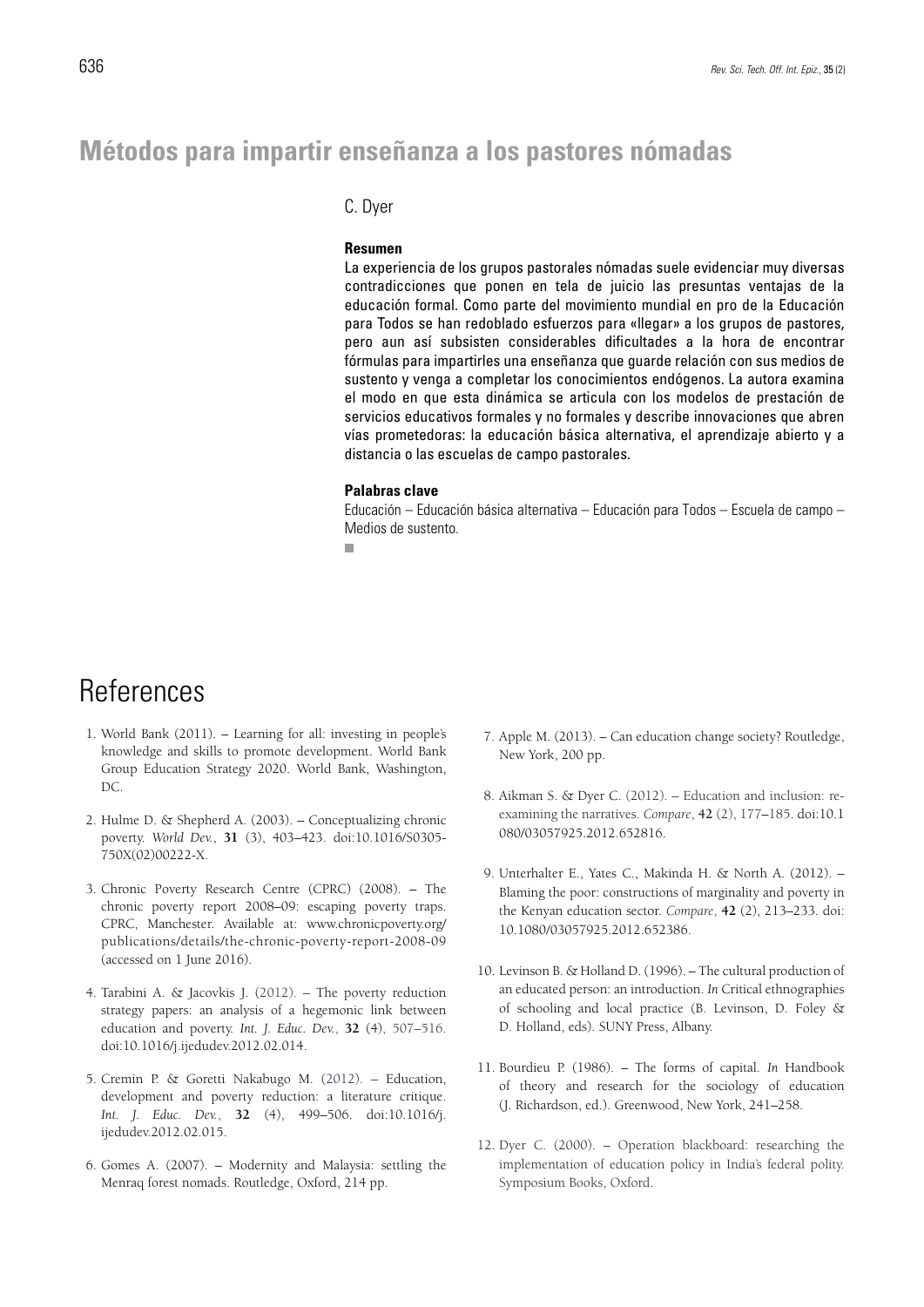- 13. World Conference on Education for All (WCEFA) (1990). Meeting basic learning needs: a vision for the 1990s. World Conference on Education for All, 5–9 March, Jomtien, Thailand. Published by the inter-agency commission (UNDO, UNESCO, UNICEF, World Bank) for the World Conference on Education for All, 170 pp. Available at: http://unesdoc.unesco. org/images/0009/000975/097552e.pdf (accessed on 14 March 2016).
- 14. United Nations Educational, Scientific and Cultural Organization (UNESCO) (2000). – The Dakar framework for action. Education for All: meeting our collective commitments. Adopted by the World Education Forum, 26–28 April, Dakar, Senegal. UNESCO, Paris. Available at: www.UNESCO. org/education/wef/en-conf/dakframeng.shtm (accessed on 11 March 2016).
- 15. United Nations Educational Scientific and Cultural Organization (UNESCO) (2010). – Education for All. Global Monitoring Report 2010. Reaching the marginalized. UNESCO, Paris, 525 pp. Available at: http://unesdoc. UNESCO.org/images/0018/001866/186606e.pdf (accessed on 11 March 2016).
- 16. Krätli S. & Dyer C. (2006). Education and development for nomads: the issues and the evidence. *In* The education of nomadic peoples: current issues, future prospects (C. Dyer, ed.). Berghahn Books, New York/Oxford, 8–34.
- 17. International Institute for Environment and Development (IIED)/SOS Sahel (2009). – Modern and mobile. The future of livestock production in Africa's drylands. IIED, London. Available at: http://pubs.iied.org/pdfs/12565IIED.pdf (accessed on 25 May 2016).
- 18. Niamir-Fuller M. (ed.) (1999). Managing mobility in African rangelands: the legitimization of transhumance. Intermediate Technology Publications, London. doi:10.3362/ 9781780442761.
- 19. Klute G. (1993). Introduction. *Nomad. Peoples*, **38**, 3–10.
- 20. Morton J. (2010). Why should governmentality matter for the study of pastoral development? *Nomad. Peoples*, **14** (1), 6–30. doi:10.3167/np.2010.140102.
- 21. Dyer C. (2014). Livelihoods and learning: Education for All and the marginalisation of mobile pastoralists. Routledge, London.
- 22. Krätli S. (2001). Education provision to nomadic pastoralists: a literature review. IDS Working Paper No. 126. Institute of Development Studies, University of Sussex, Lewes.
- 23. ASER (2014). Annual status of education report (rural) (provisional). ASER Centre, New Delhi. Available at: http:// img.asercentre.org/docs/Publications/ASER%20Reports/ ASER%202014/National%20PPTs/aser2014indiaenglish.pdf (accessed on 14 March 2015).
- 24. United Nations International Children's Emergency Fund (UNICEF) (2014). – Global initiative on out-ofschool children: South Asia regional study. UNICEF/UIS, 160 pp. Available at: www.uis.UNESCO.org/Education/ Documents/OOSCI%20Reports/oosc-south-asia-regionalreport.pdf (accessed on 2 February 2016).
- 25. Carr-Hill R. (2006). Educational services and nomadic groups in Djibouti, Eritrea, Ethiopia, Kenya, Tanzania and Uganda. *In* The education of nomadic peoples: current issues, future prospects (C. Dyer, ed.). Berghahn Books, New York/ Oxford, 35–52.
- 26. Ruto S., Ongwenyi Z. & Mugo J. (2009). Educational marginalisation in Northern Kenya*.* Background paper to the Education for All Global Monitoring Report 2010, 'Reaching the marginalised'. Available at: http://unesdoc.unesco. org/images/0018/001866/186617e.pdf (accessed on 6 June 2016).
- 27. United Nations Educational, Scientific and Cultural Organization (UNESCO) (2015). – EFA Global Monitoring Report, 2000–2015. Achievements and challenges. UNESCO, Paris, 516 pp. Available at: http://unesdoc.unesco.org/ images/0023/002322/232205e.pdf (accessed on 14 March 2016).
- 28. Ministry of Education (Ethiopia) (2015). Education Sector Development Programme V, 2015–2020. Federal Ministry of Education, Addis Ababa.
- 29. Pattison J. (2011). Orma livelihoods in Tana River District, Kenya: a study of constraints, adaptation and innovation*.*  Unpublished PhD thesis. University of Edinburgh.
- 30. United Nations Educational, Scientific and Cultural Organization (UNESCO) (2014). – EFA Global Monitoring Report, 2013/4. Teaching and learning: achieving quality for all. Available at: http://unesdoc.UNESCO.org/ images/0022/002256/225660e.pdf (accessed on 11 March 2016).
- 31. Yembuu B. (2006). Open and distance learning in Mongolia: possible relevance of open access. Available at: www.coady. stfx.ca/tinroom/assets/file/resources/publications/openaccess/ yembuu.pdf (accessed on 20 September 2013).
- 32. Demberel & Penn H. (2006). Education and pastoralism in Mongolia. *In* The education of nomadic peoples: current issues, future prospects (C. Dyer, ed.). Berghahn Books, New York/Oxford, 193–211.
- 33. Gharakhlou M. (2006). A study of cultural changes among the Qashqai tribes in Iran. *Res. Geogr.*, **56**, 1–11.
- 34. Shahbazi M. (2002). The Qashqa'i nomadics of Iran (Part II): State-supported literacy and ethnic identity. *Nomad. Peoples*, **6** (1), 95–123. doi:10.3167/082279402782311068.